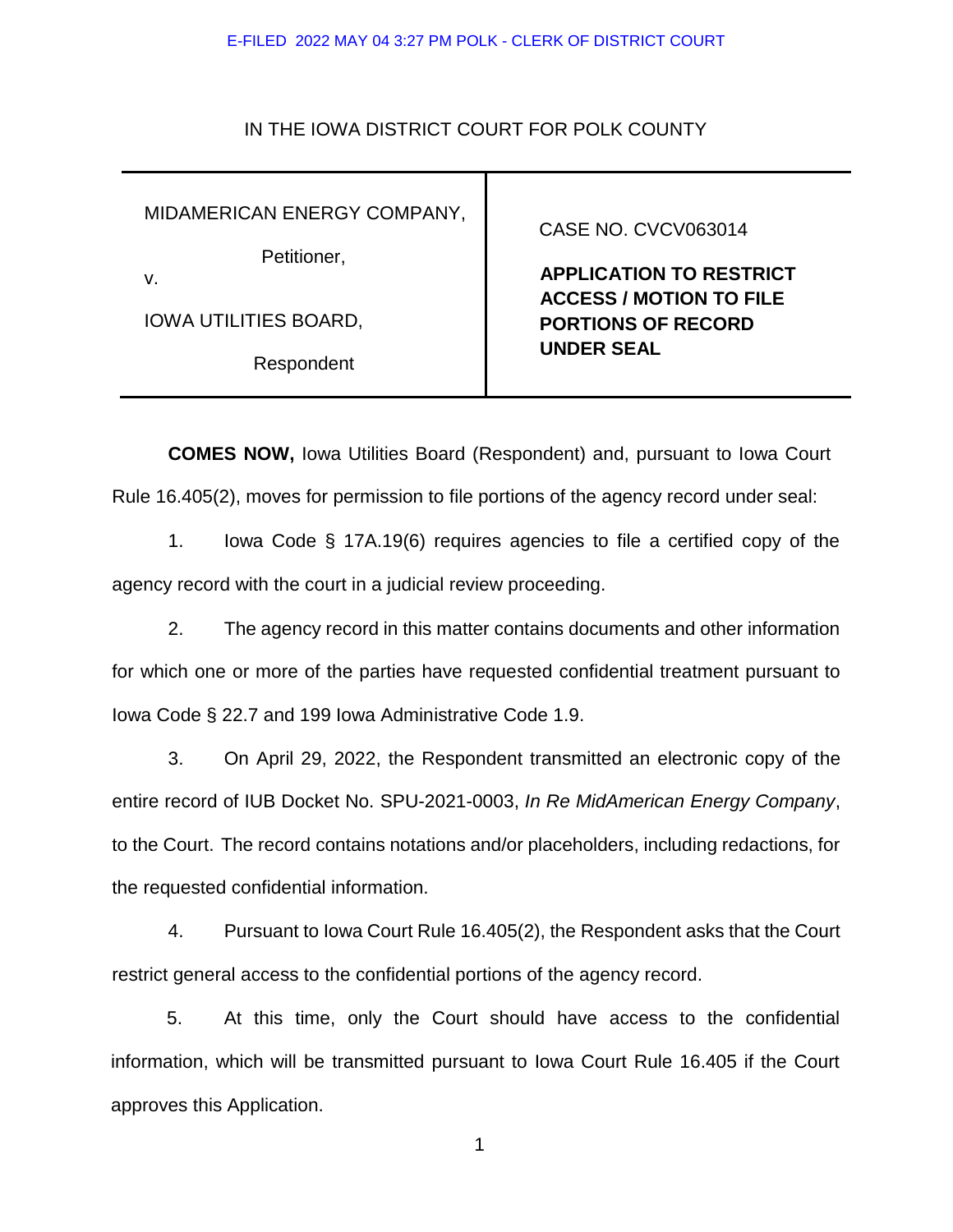**WHEREFORE,** the Respondent Iowa Utilities Board moves the Court for an order

pursuant to Rule 16.405(2) granting the motion to file the portions of the agency record under seal.

Dated this 4<sup>th</sup> day of May, 2022.

Respectfully submitted,

/s/ Jon Tack Jon Tack (AT0007738) General Counsel Iowa Utilities Board 1375 E. Court Avenue Des Moines, IA 50319 Telephone: (515) 725-7330 E-mail: jon.tack@iub.iowa.gov

/s/ Kim Snitker Kim Snitker (AT0007336) Iowa Utilities Board 1375 E. Court Avenue Des Moines, IA 50319 Telephone: (515) 725-0552 E-mail: kim.snitker@iub.iowa.gov

# **ATTORNEYS FOR RESPONDENT, IOWA UTILITIES BOARD**

## **CERTIFICATE OF SERVICE**

I, Jon Tack, being General Counsel for the Iowa Utilities Board, hereby certify that the attached "APPLICATION TO RESTRICT ACCESS / MOTION TO FILE PORTIONS OF THE AGENCY RECORD UNDER SEAL" was electronically filed with the Clerk of Court for Polk County using the EDMS system, which will send notification